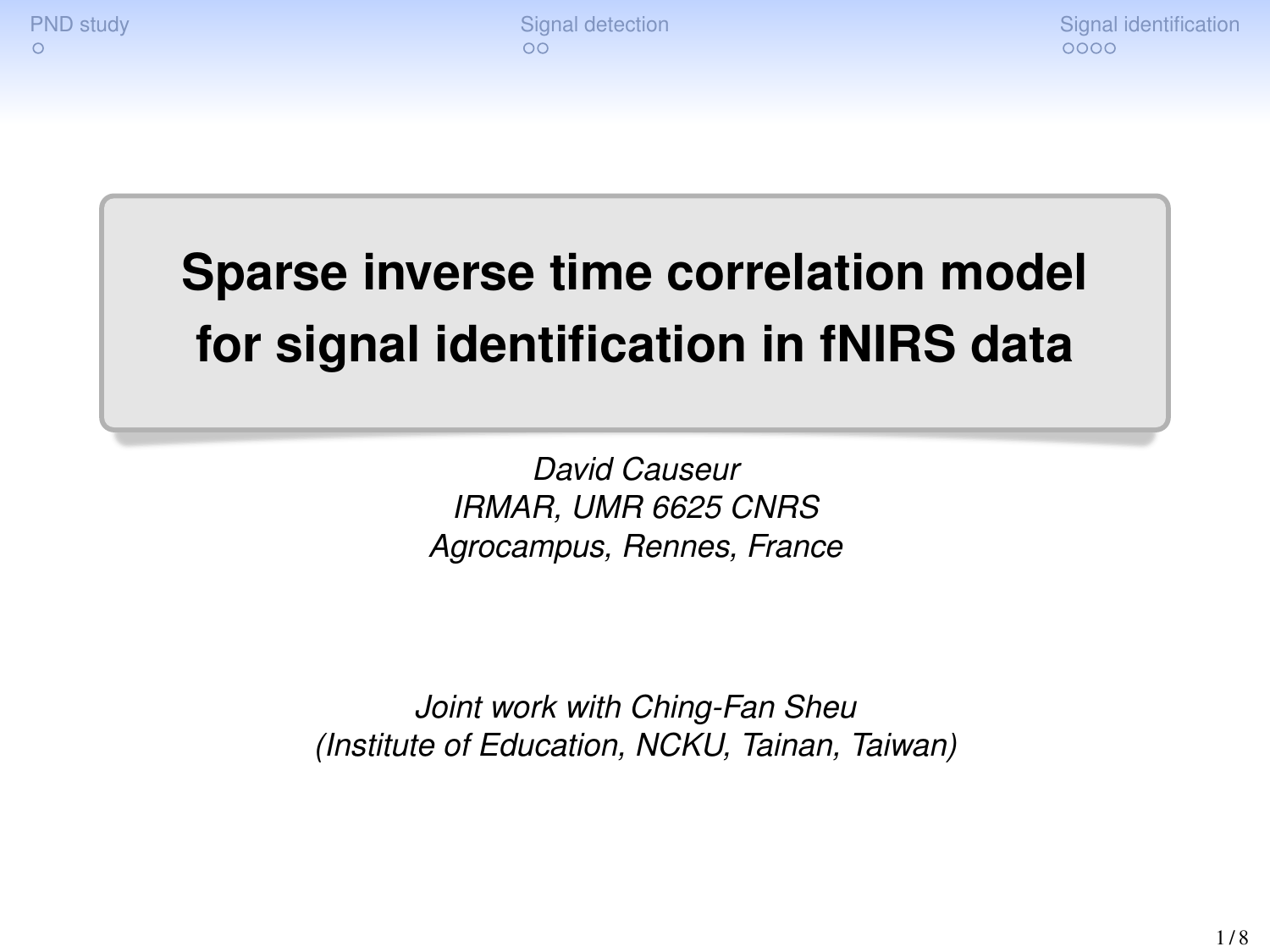<span id="page-1-0"></span>*Phonological Neighborhood Density (PND) of a word* : number of words that can be generated by replacing a phoneme with another phoneme in the same position.

Examples : SHORT has a high PND, PROOF has a low PND

Words with high PND :  $[(\text{Chen et al., 2011})]$ 

- are recognized more slowly;
- elicits greater changes in blood oxygenation in the left than in the right hemisphere of the brain.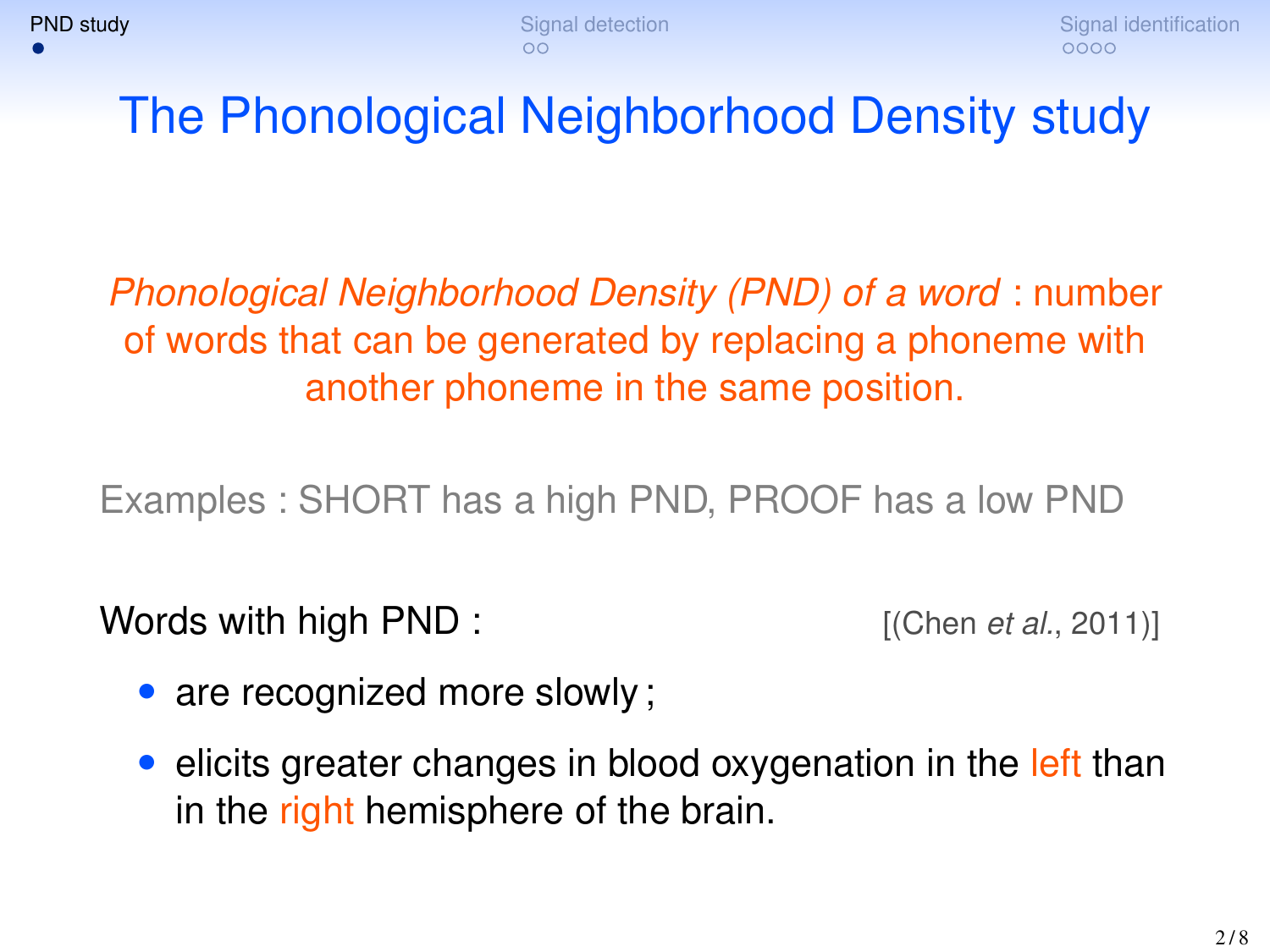**[PND study](#page-1-0)** [Signal detection](#page-7-0) Signal detection [Signal identification](#page-13-0) Signal identification Signal identification

## The Phonological Neighborhood Density study

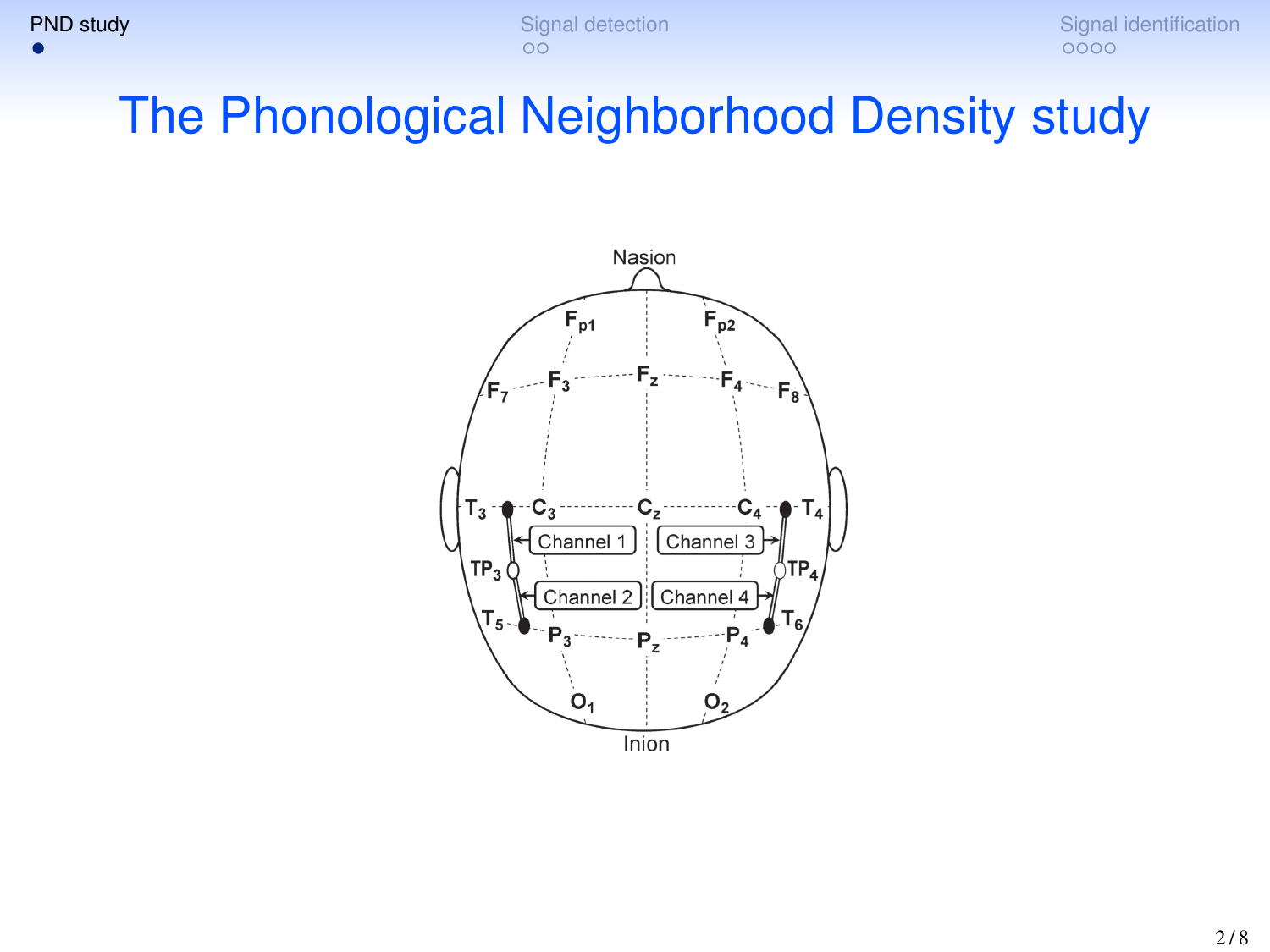PND  $\times$  channels hemodynamic curve data for 14 subjects.

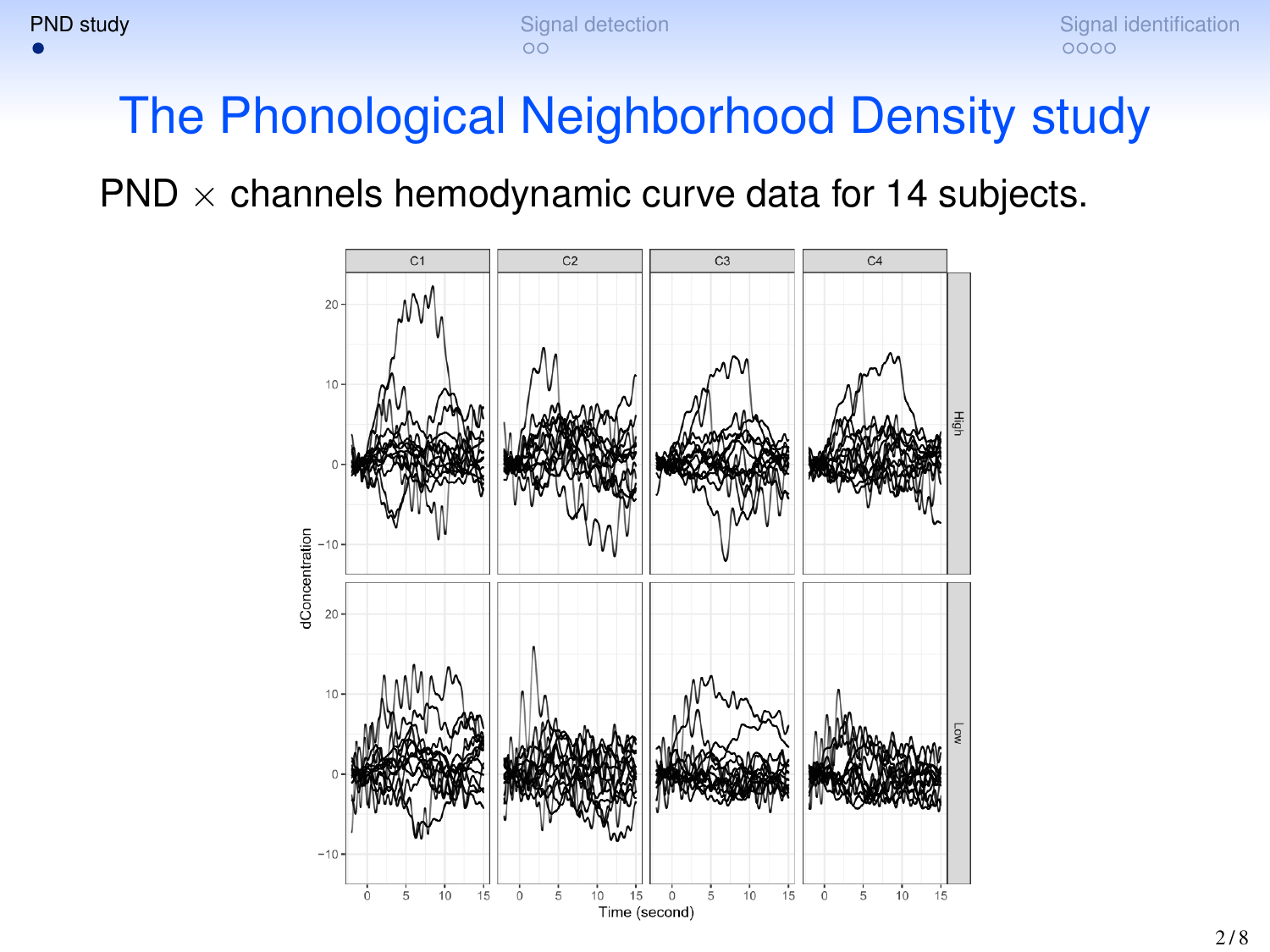### **Is the Low PND versus High PND difference curve the same in the left and right side of the brain ?**

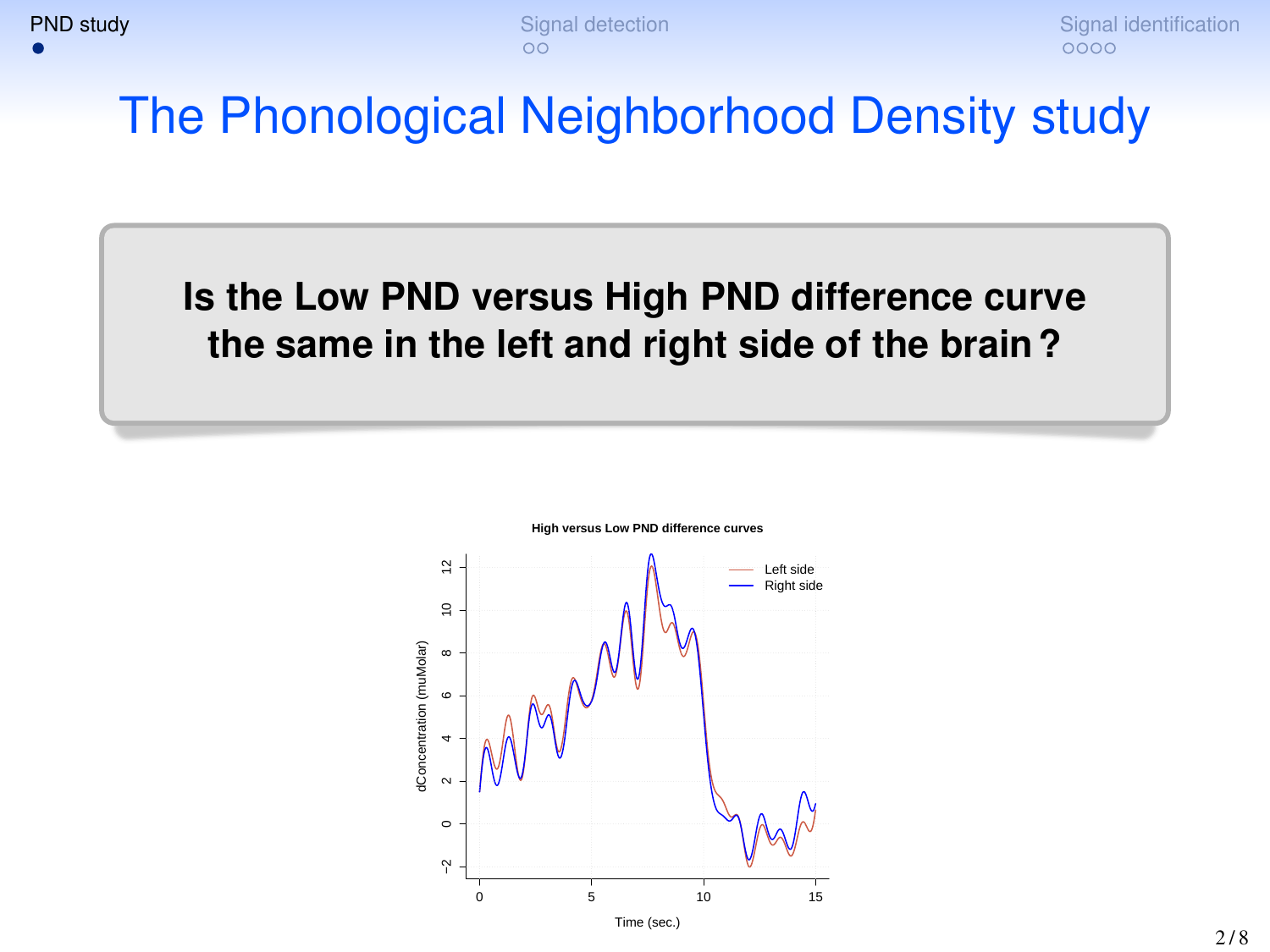**Is the Low PND versus High PND difference curve the same in the left and right side of the brain ?**

### Within-subjects functional ANOVA design

- Two factors : PND condition and Brain side
- Test for the PND condition  $\times$  Brain side interaction effect
- Responses are high-resolution hemodynamic curves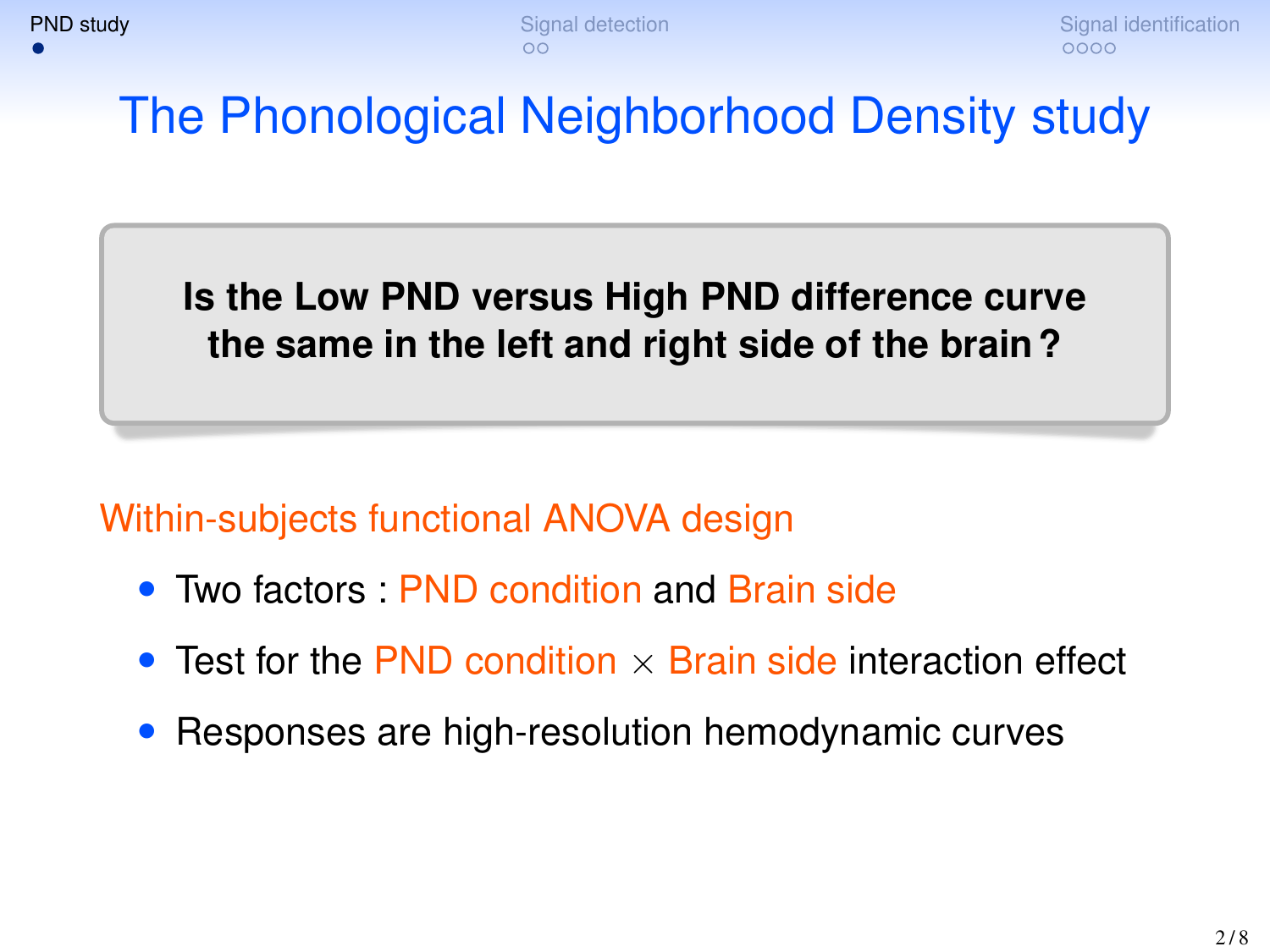### Two issues

- **Signal detection** : is the effect curve non-zero somewhere within the whole time frame ?
- **Signal identification** : in which time intervals is the effect curve non-zero ?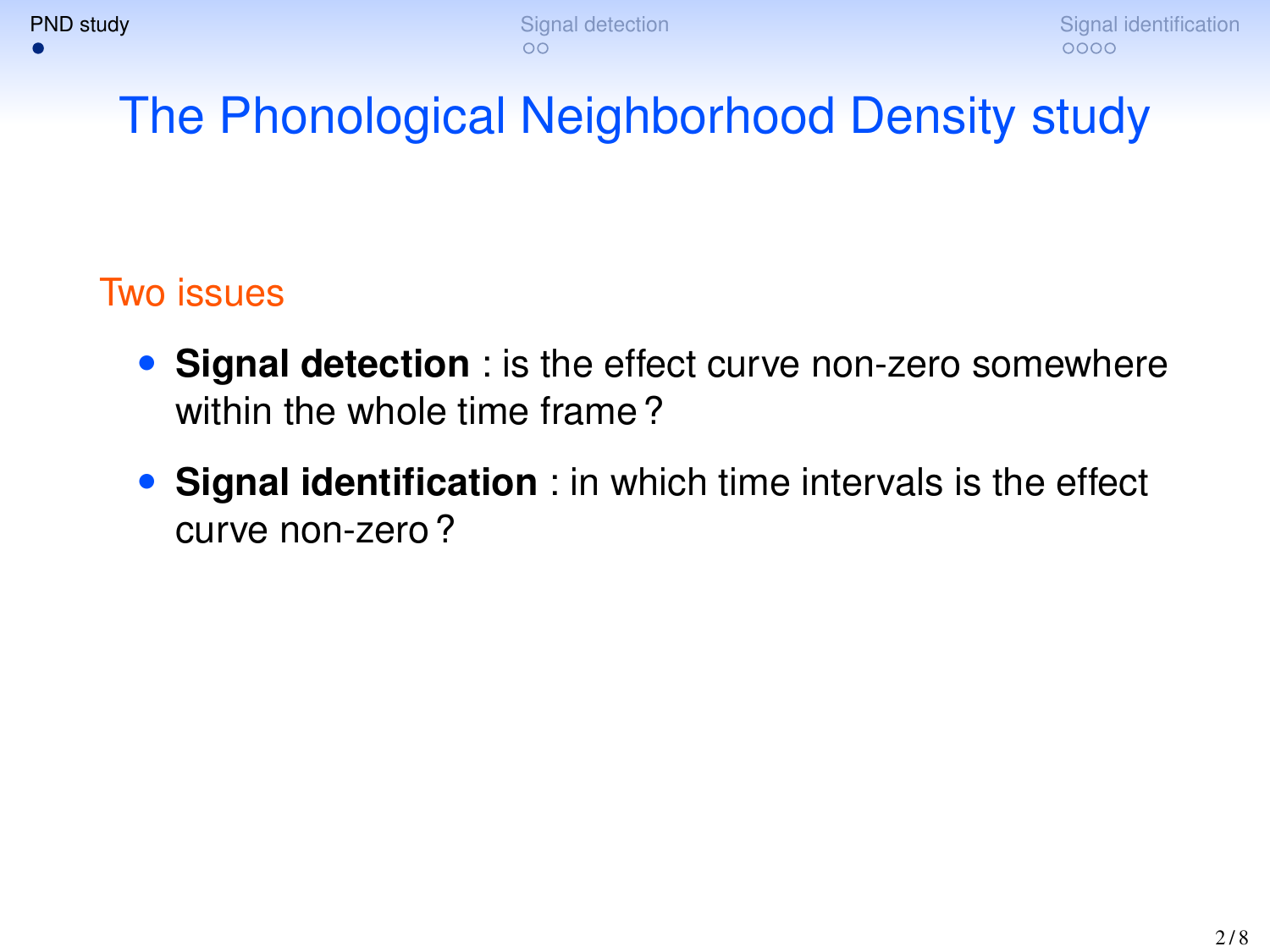<span id="page-7-0"></span>[PND study](#page-1-0) [Signal identification](#page-13-0) Signal identification Signal identification Signal identification  $0000$ 

## Functional ANOVA

The linear function-to-scalar regression framework

- $\bullet$  Hemodynamic response curve :  $\boldsymbol{Y}=\big(Y(t_1),\ldots,Y(t_p)\big)'$
- PND condition, Brain side, Subject effects, Interactions :  $\bm{x} = (x_1, \ldots, x_m)'$

$$
Y \;\; = \;\; x' \beta + \varepsilon, \text{ with } \varepsilon \sim \mathcal{N}(0; \Sigma)
$$

### In the PND study design

- $p = 3005$  time points (200 samples/sec.).
- $n = 14 \times 4 \times 2 = 112$  response curves

$$
m=43
$$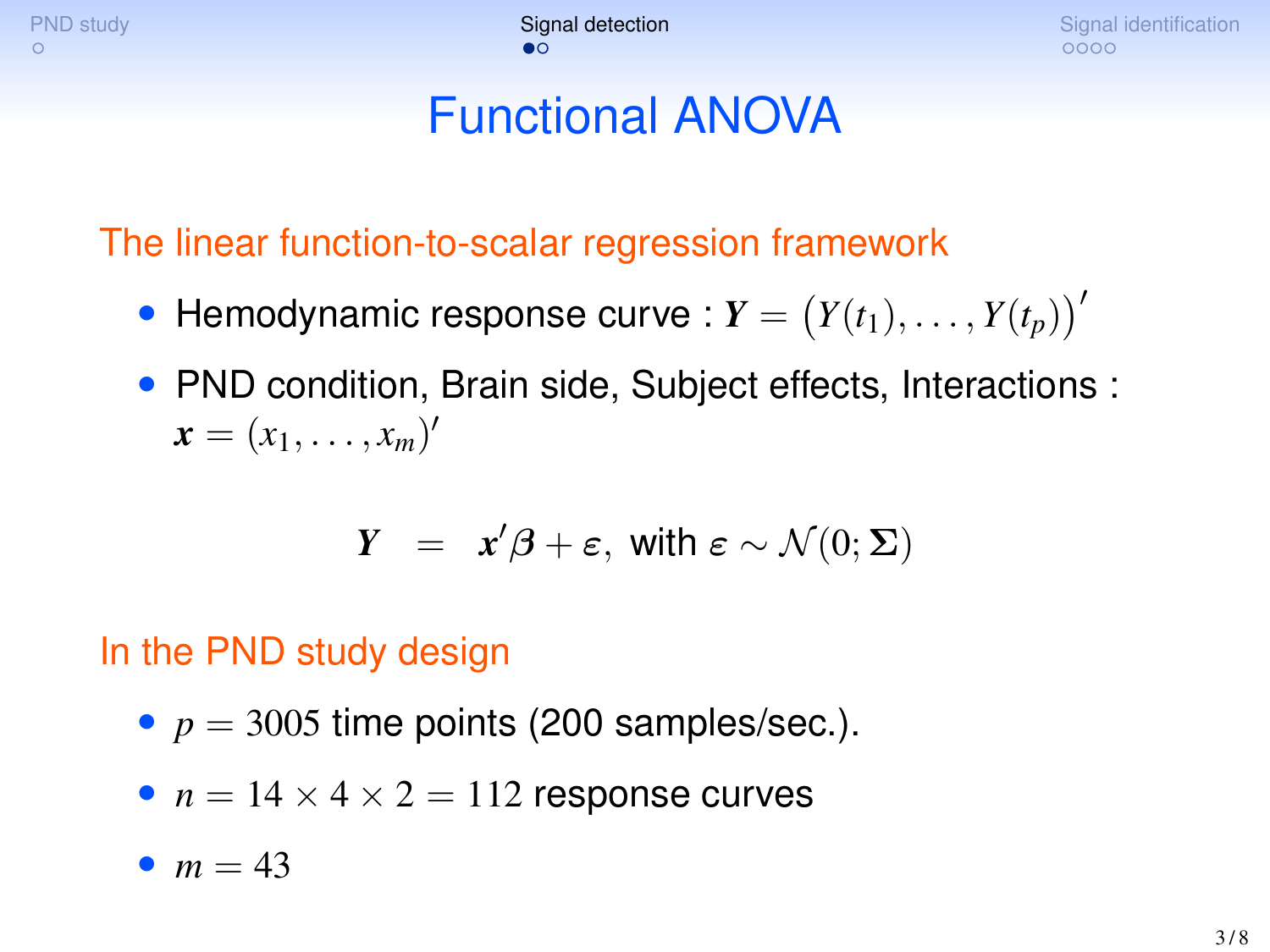[PND study](#page-1-0) [Signal identification](#page-13-0) Signal identification Signal identification Signal identification  $0000$ 

## Functional ANOVA

### Functional ANOVA

- $\bullet$  At each time point, a F-test statistic :  $\boldsymbol{F} = \left(F_{t_1}, \ldots, F_{t_p}\right)$
- The global test statistic aggregates the  $F_{t_k}, k = 1, \ldots, p$ 
	- Sum-based aggregations
	- Max-based aggregations

See R package fdANOVA implementing 12 fANOVA tests for one-way designs

Górecki, T., Smaga, Ł. (2019) fdANOVA : an R software package for analysis of variance for univariate and multivariate functional data. *Comput Stat* **34**, 571–597.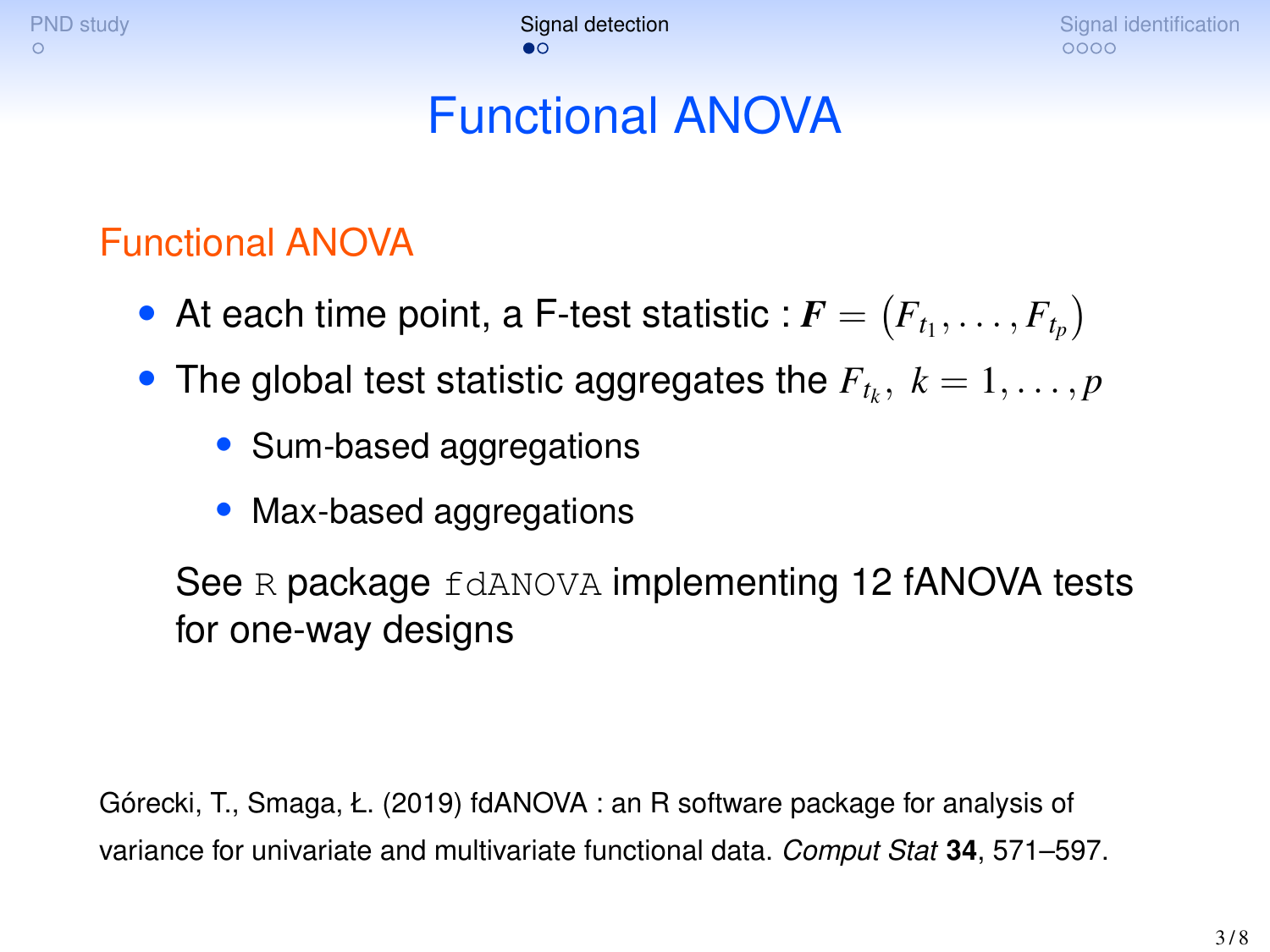Wald-type testing in Functional ANOVA (see R package ERP)

- $\hat{\bm{\delta}} = \big(\hat{\delta}_{t_1}, \ldots, \hat{\delta}_{t_p}\big),$  OLS estimate of the effect curve ;
- Wald-type test statistic :  $F=\hat{\delta}'\hat{V}_{\hat{\delta}}^{-1}\hat{\delta}=\big(\hat{\delta}'\hat{V}_{\hat{\delta}}^{-1/2}\big)\big(\hat{V}_{\hat{\delta}}^{-1/2'}$  $\hat{\delta}^{-1/2'}\big)\hat{\boldsymbol{\delta}}$  ;
- $\hat{\mathbf{V}}_{\hat{\boldsymbol{\delta}}}^{-1} = n\hat{\boldsymbol{\Omega}} \otimes \mathbf{S}_{\boldsymbol{\mathcal{X}}\boldsymbol{\mathcal{X}}}, \text{ where } \hat{\boldsymbol{\Omega}} = \hat{\boldsymbol{\Sigma}}^{-1}$ ;
- $\hat{\Sigma}$  : low-rank *q*-factor approximation of the sample variance-covariance matrix of  $\hat{\epsilon}$ .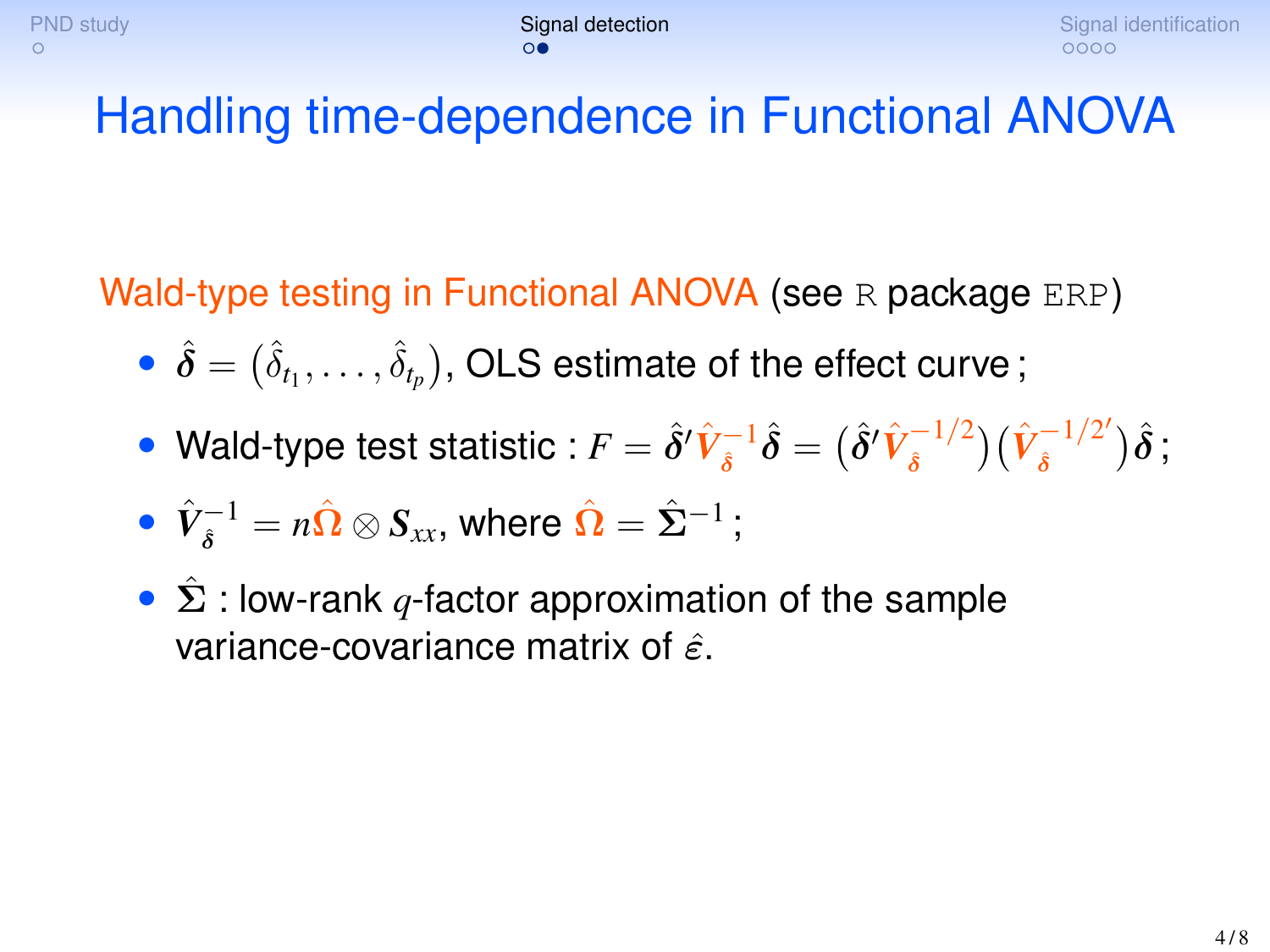Low-rank factor model for Σ

$$
\boldsymbol{\Sigma}_{\scriptscriptstyle{p\times p}} = \boldsymbol{\Psi}_{\textsf{\small diag}} + \boldsymbol{B}_{\scriptscriptstyle{p\times q}} \boldsymbol{B}_{\scriptscriptstyle{p\times q}}^{\prime}
$$

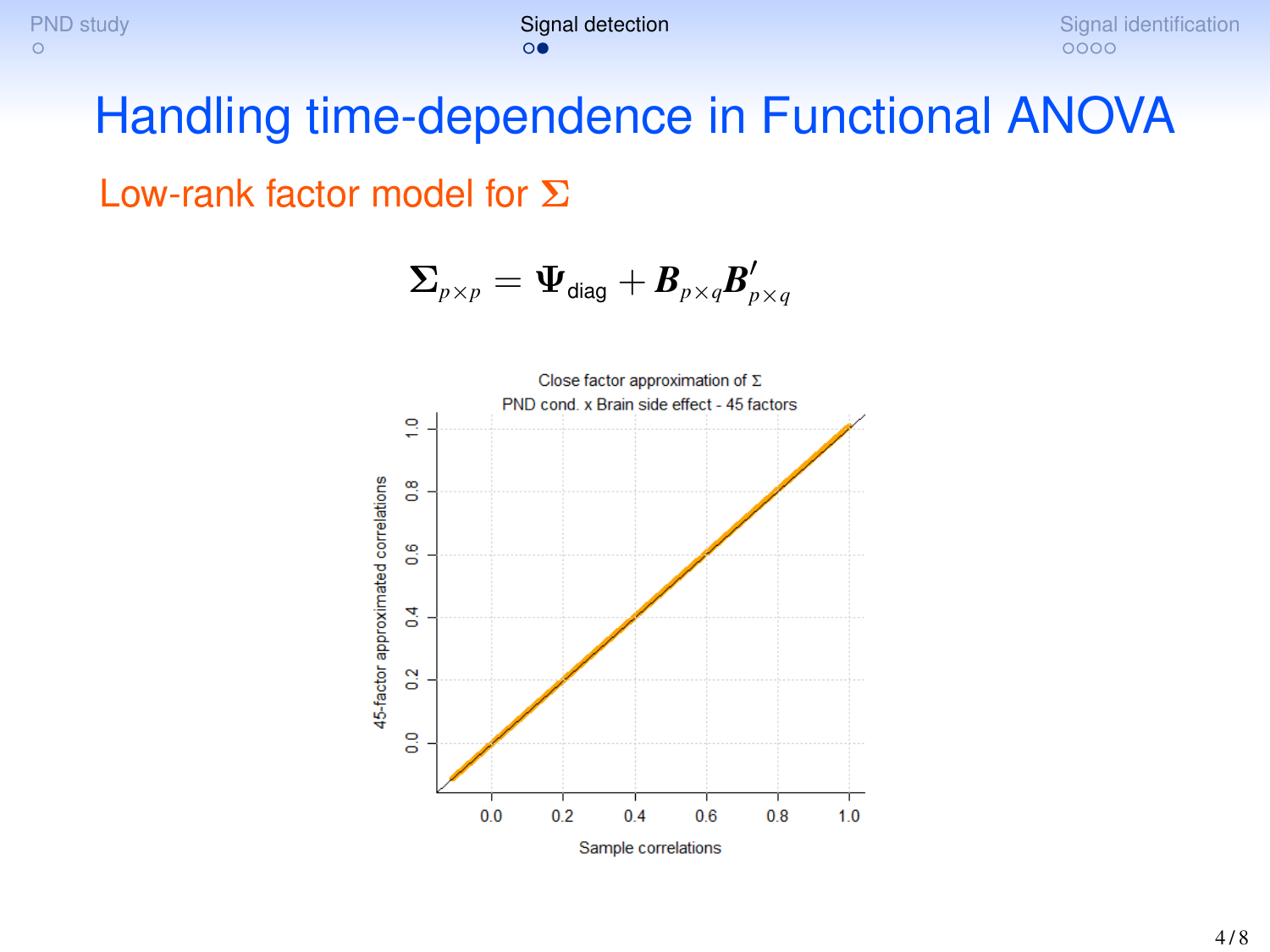### "Lightening" of pointwise F-tests

- $\bullet$   $q = 0$ : sum of correlated (coloured) pointwise F-tests
- *q* as large as possible : sum of whitened pointwise F-tests

#### PND condition x Brain side interaction effect

|  | $q = 0$ $q = 17$ $q = 45$ |  |
|--|---------------------------|--|
|  | p-value 0.869 0.022 0.209 |  |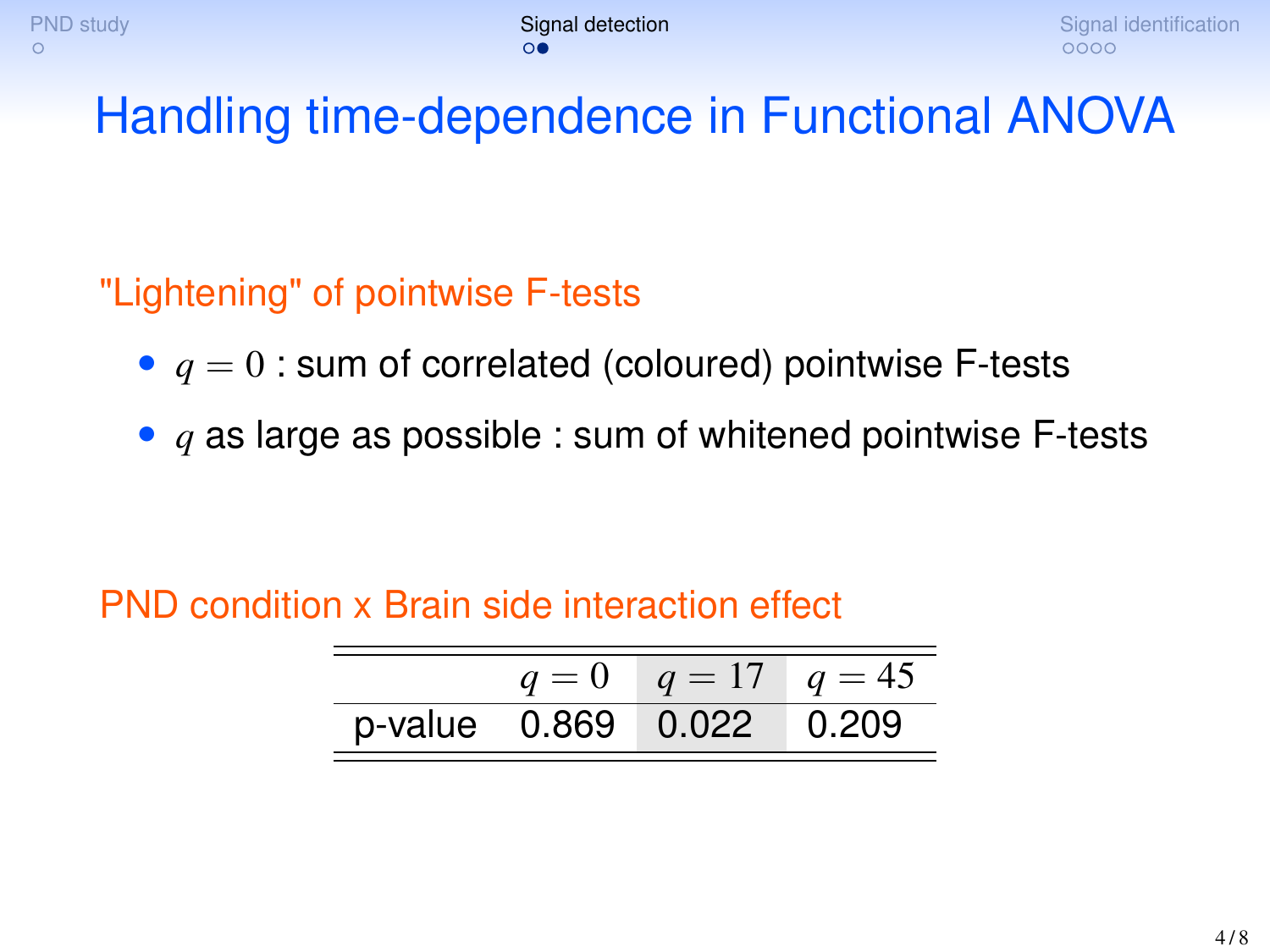**Optimal handling of time-dependence depends on the interplay between the dependence structure and the pattern of association signal**

Causeur, D., Sheu, C. F., Perthame, E. and Rufini, F (2020). A functional generalized F-test for signal detection with applications to event-related potentials significance analysis. *Biometrics*. **76**(1), 246-256.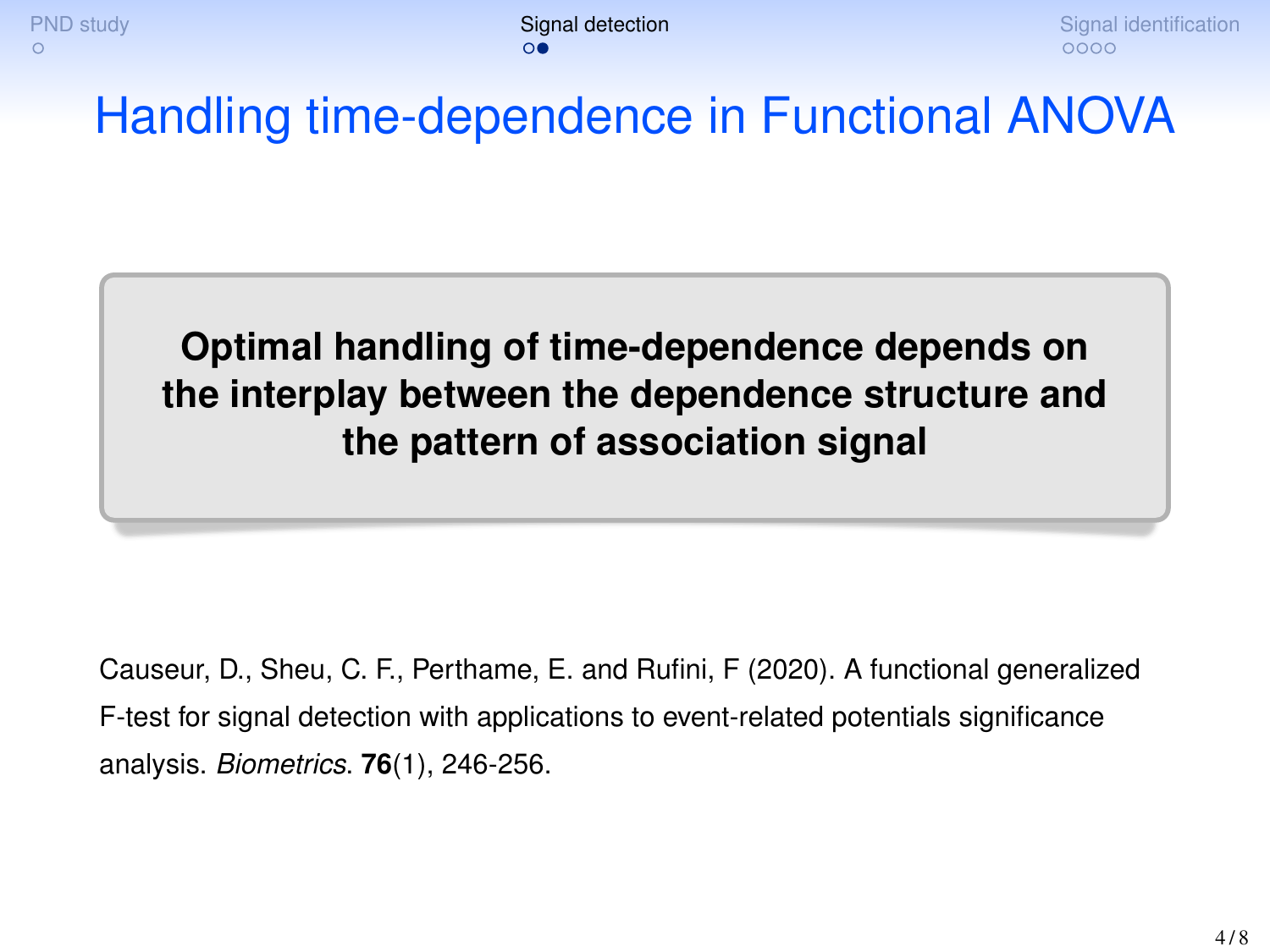<span id="page-13-0"></span>[PND study](#page-1-0) Signal identification [Signal detection](#page-7-0) [Signal identification](#page-13-0) Signal identification  $\bullet$ 000

## Searching for peaks

Time points with nonzero regression parameters

- Multiple testing viewpoint : strong dependence induces unstability [Sheu *et al.*, AoAS, 2016]
- $\ell_1$ -penalized estimation of the effect curve

 $\ell_1$ -**penalized estimation** [(Rothman *et al.*, 2010)]

$$
\mathcal{D}(\boldsymbol{\beta};\boldsymbol{\Omega},\kappa) \;\; = \;\; -n\; \text{log det}(\boldsymbol{\Omega}) + \sum_{i=1}^n (Y_i - x_i'\boldsymbol{\beta})'\boldsymbol{\Omega}(Y_i - x_i'\boldsymbol{\beta}) + \kappa||\boldsymbol{\beta}||_1,
$$

where  $\kappa>0$  is a penalty parameter and  $\boldsymbol{\Omega}=\boldsymbol{\Sigma}^{-1}.$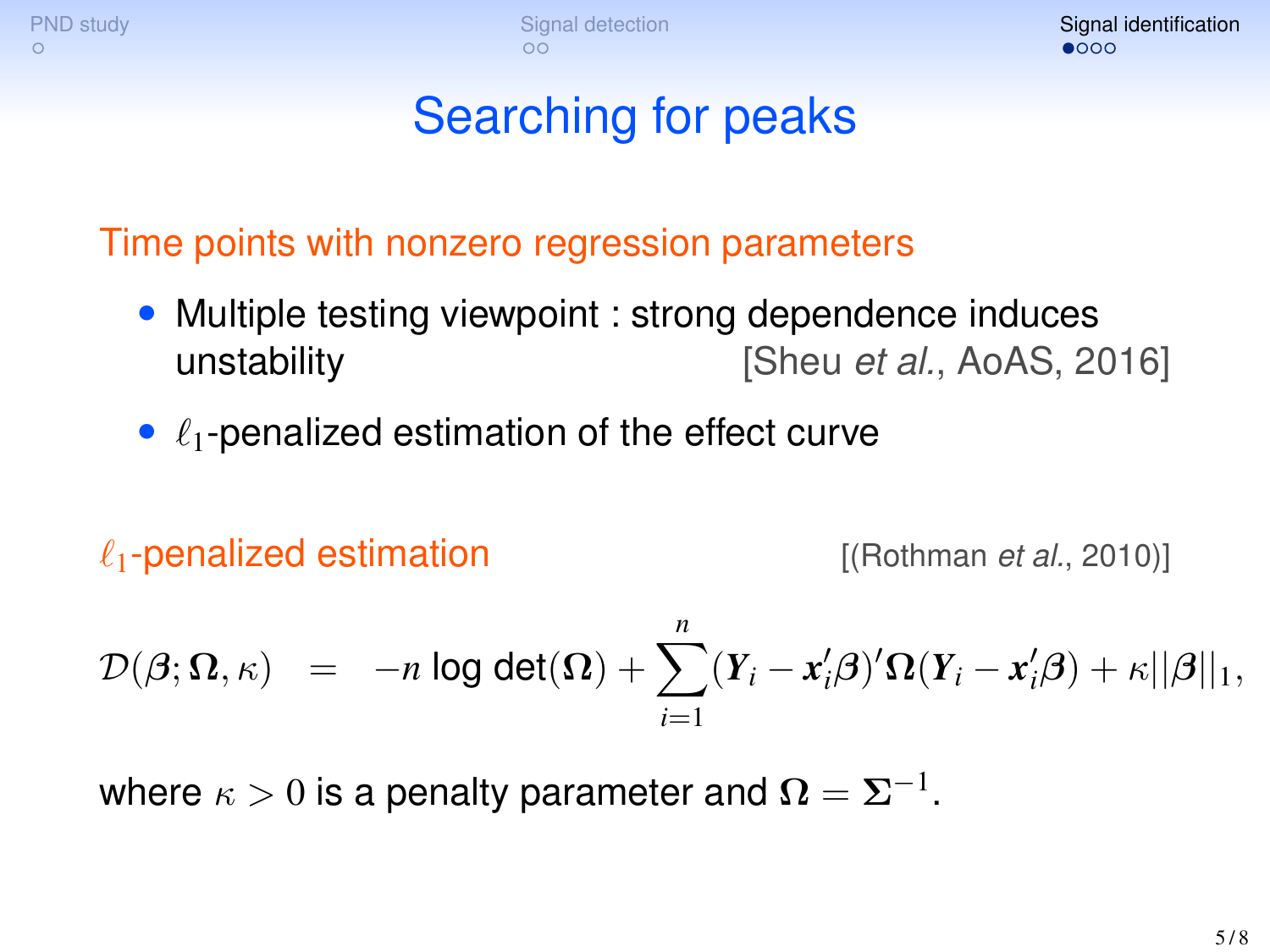[PND study](#page-1-0) Signal identification [Signal detection](#page-7-0) [Signal identification](#page-13-0) Signal identification  $\bullet$ 000

## Searching for peaks

### How does the choice of  $\Omega = \Sigma^{-1}$  affect estimation?

• Two options for High vs Low PND difference curve :



- Two options for  $\Sigma$  in  $\mathcal{D}(\beta;\Sigma,\kappa)$ :
	- $\Sigma = D^2_{\sigma}$  diagonal ;
	- Close factor approximation of the sample estimate of  $\Sigma$ .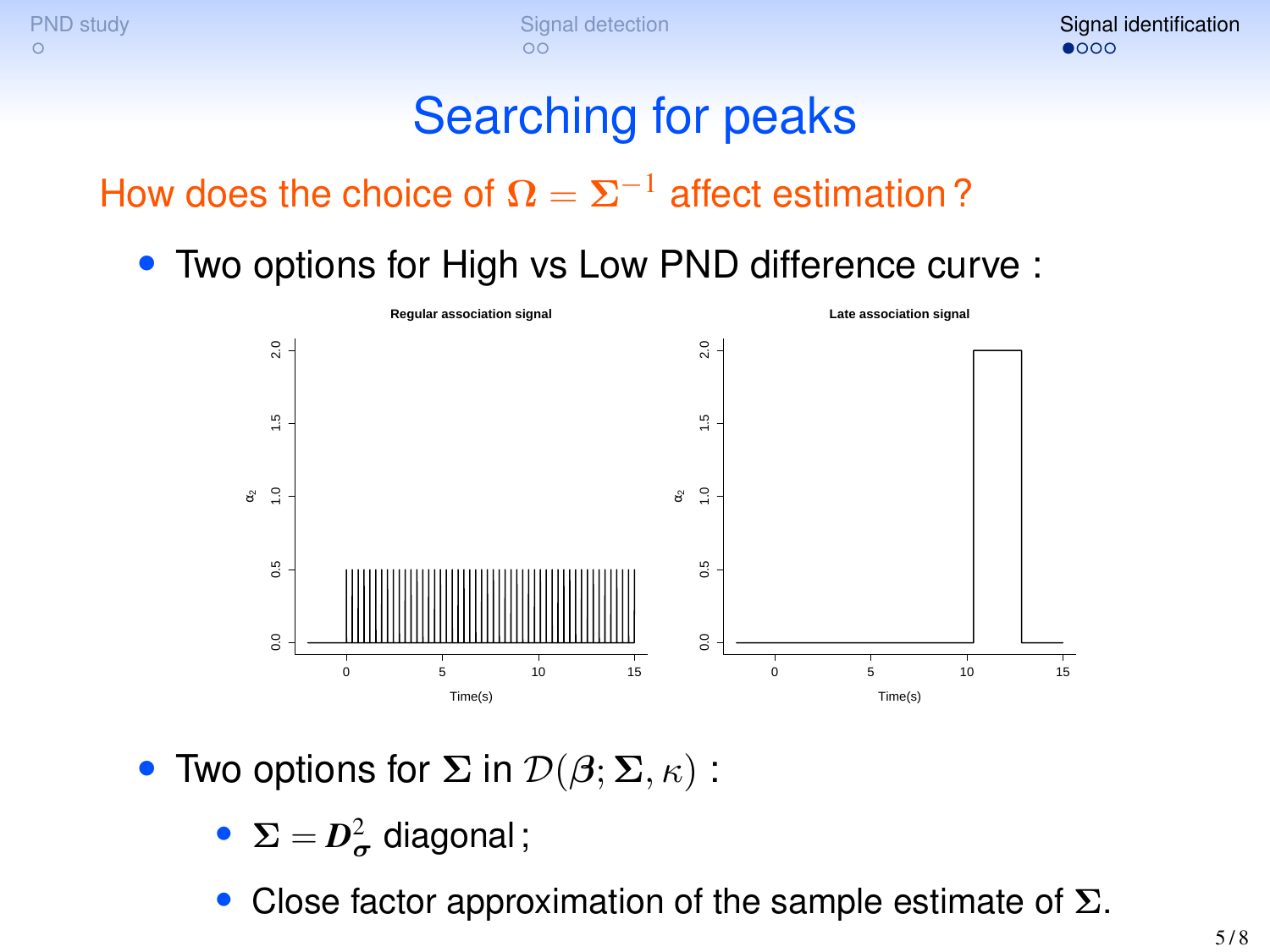[PND study](#page-1-0) [Signal detection](#page-7-0) Signal detection [Signal identification](#page-13-0) Signal identification Signal identification

## Searching for peaks

#### Focus on feature selection

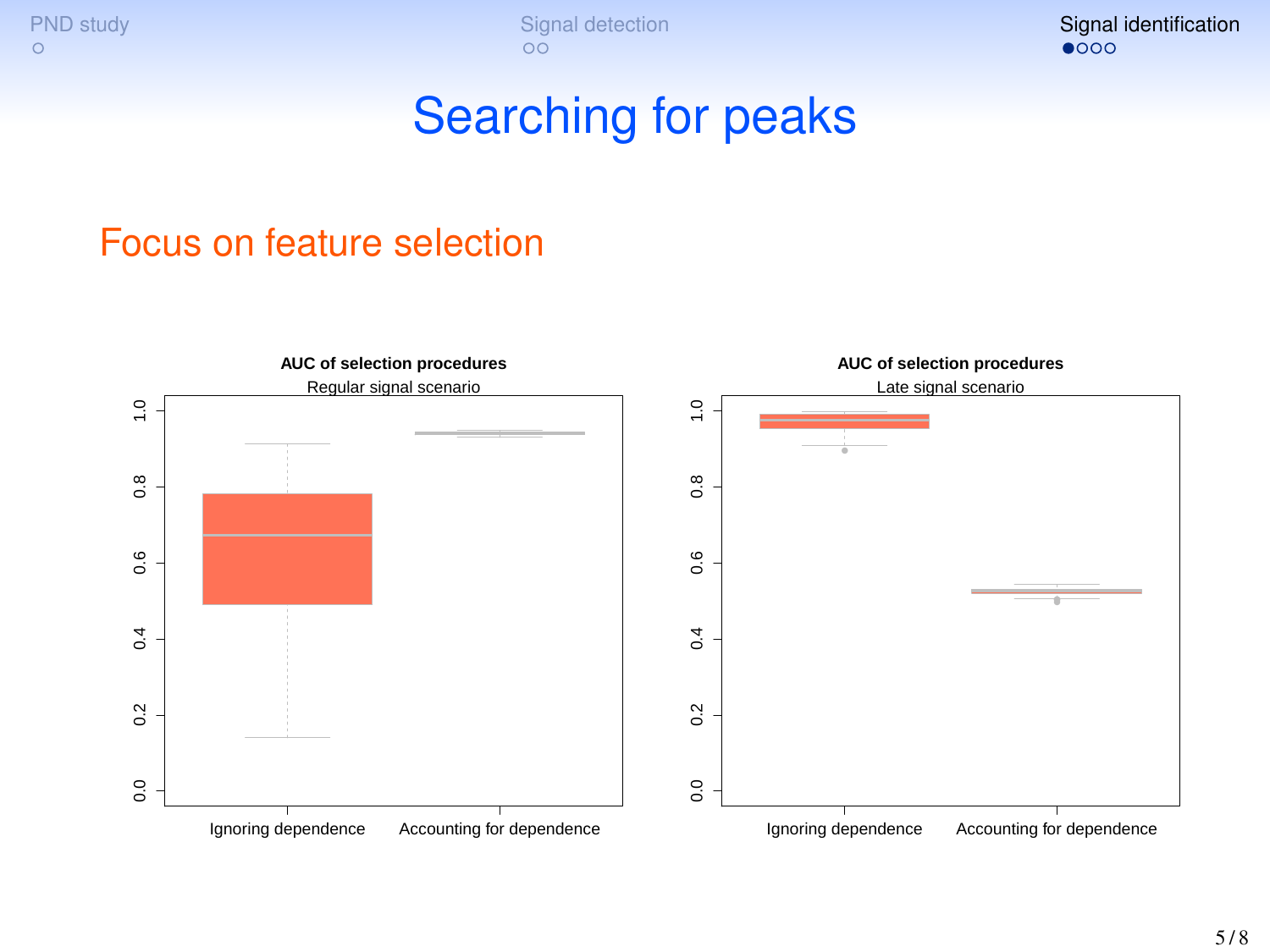[PND study](#page-1-0) [Signal detection](#page-7-0) Signal detection [Signal identification](#page-13-0) Signal identification Signal identification  $\circ$ 

### Sparse inverse time-correlation model

#### Illustration by the AR(1) correlation model



6 / 8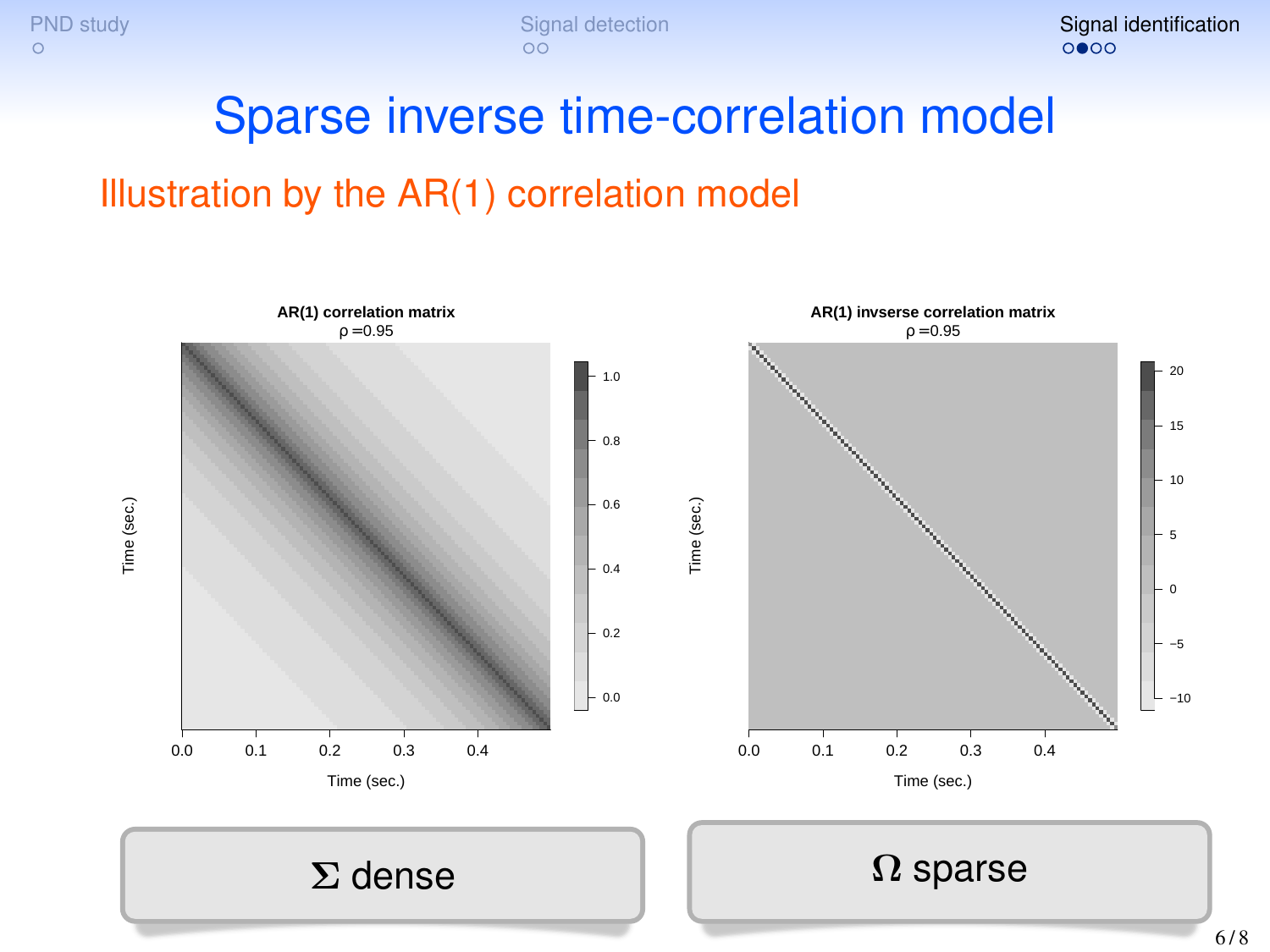## Sparse inverse time-correlation model

### New parametrization

$$
\left\{ \begin{array}{lcl} \displaystyle \varphi_{\text{diag}} & = & \displaystyle \mathbf{\Psi}^{-\frac{1}{2}} \\ \displaystyle \theta_{_{p\times q}} & = & \displaystyle \mathbf{\Psi}^{-\frac{1}{2}}\boldsymbol{B}(\boldsymbol{I}_{q}+\boldsymbol{B}'\boldsymbol{\Psi}^{-1}\boldsymbol{B})^{-\frac{1}{2}} \end{array} \right. \Rightarrow \quad \Omega=\boldsymbol{\Sigma}^{-1}=\varphi(\boldsymbol{I}_{p}-\theta\boldsymbol{\theta}')\varphi
$$

### Doubly-penalized deviance minimization

$$
\mathcal{D}(\boldsymbol{\beta};\boldsymbol{\Omega},\kappa_1,\kappa_2) = \mathcal{D}(\boldsymbol{\beta};\boldsymbol{\Omega},\kappa_1) + \kappa_2 \sum_{r=1}^p \sum_{s=1}^q |\theta_{rs}|^k, \text{ with } k=1 \text{ or } 2,
$$

and  $\kappa_2 > 0$  is the second penalty parameter.

See Witten, D. and Tibshirani, R. (2009) Covariance-regularized regression and classification for high-dimensional problems, *Journal of the Royal Statistical Society*, Series B **71**(3) : 615-636. For  $p = 1$ , *m* large, no dimension reduction.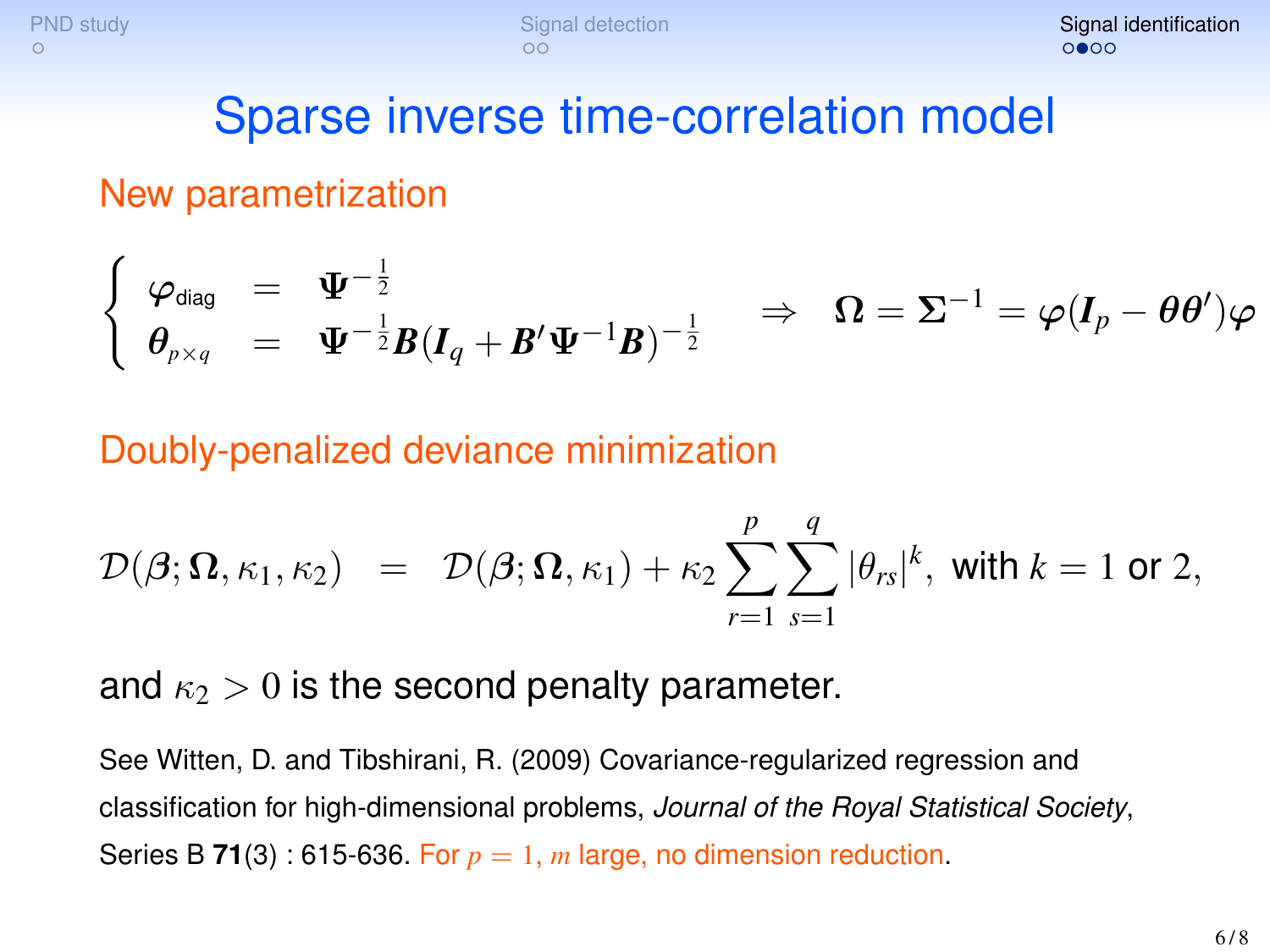[PND study](#page-1-0) [Signal detection](#page-7-0) Signal detection [Signal identification](#page-13-0) Signal identification Signal identification

## **Illustration**

PND study data-driven simulation : two-group comparison



• Association signal : weak on a late interval

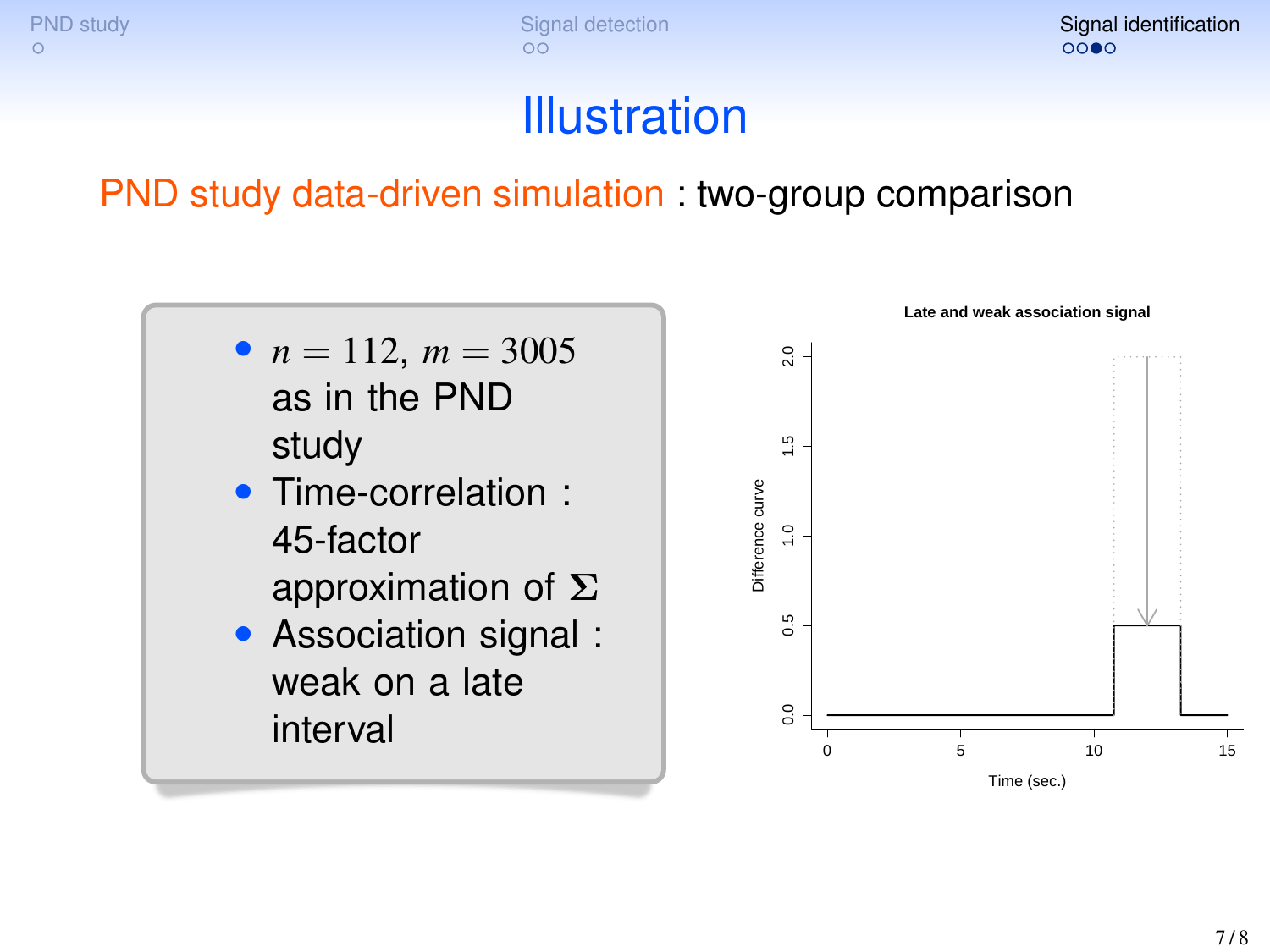[PND study](#page-1-0)<br> [Signal identification](#page-13-0)<br>  $\circ$ 

### **Illustration**



False positive rate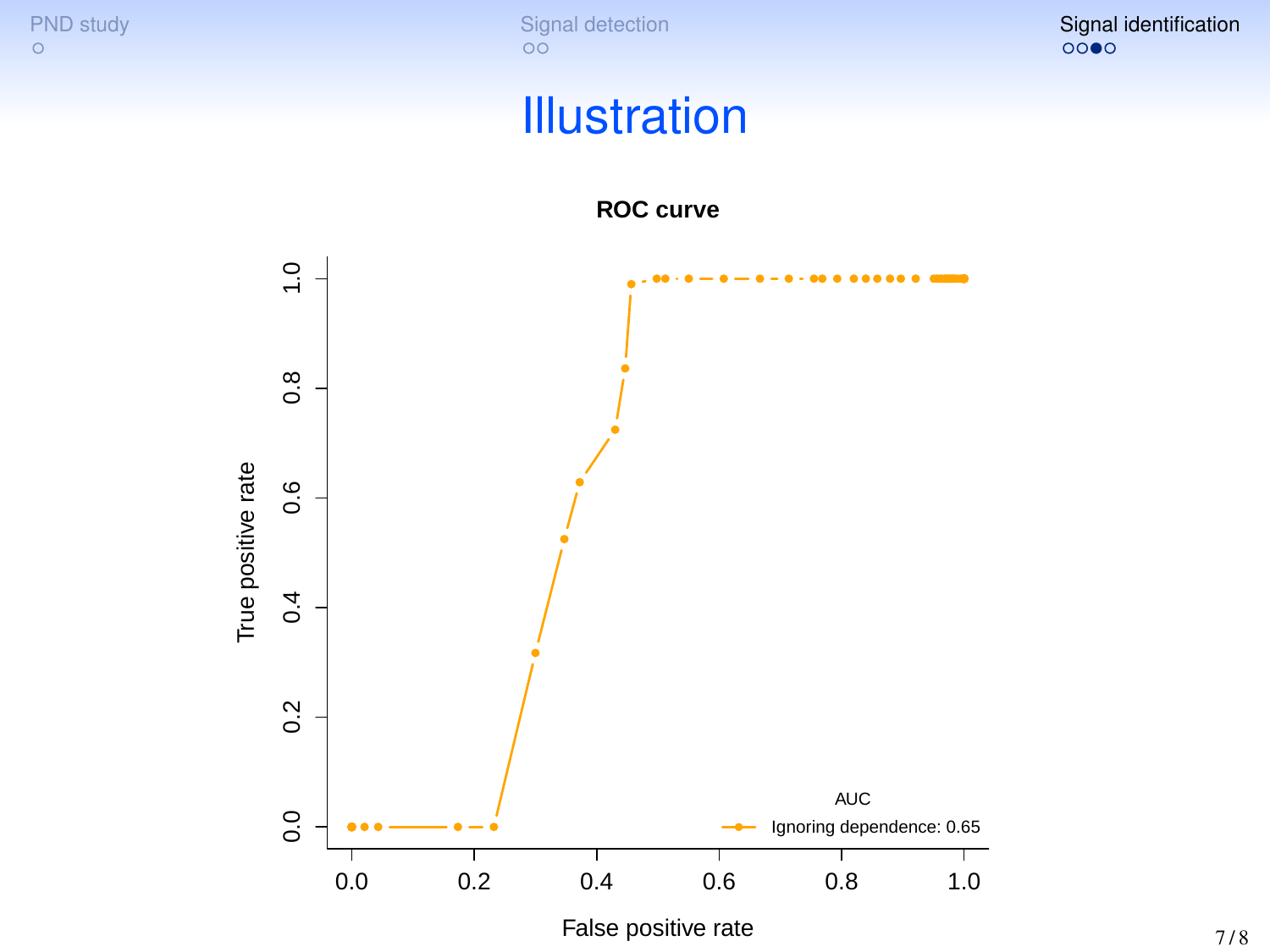[PND study](#page-1-0) [Signal detection](#page-7-0) Signal detection [Signal identification](#page-13-0) Signal identification Signal identification

### **Illustration**

#### Low-rank model for time-correlation



Friguet, C., Kloareg, M. and Causeur, D. (2009). A factor model approach to multiple testing under dependence. *Journal of the American Statistical Association*. **104** (488), **1406–1415.** 7/8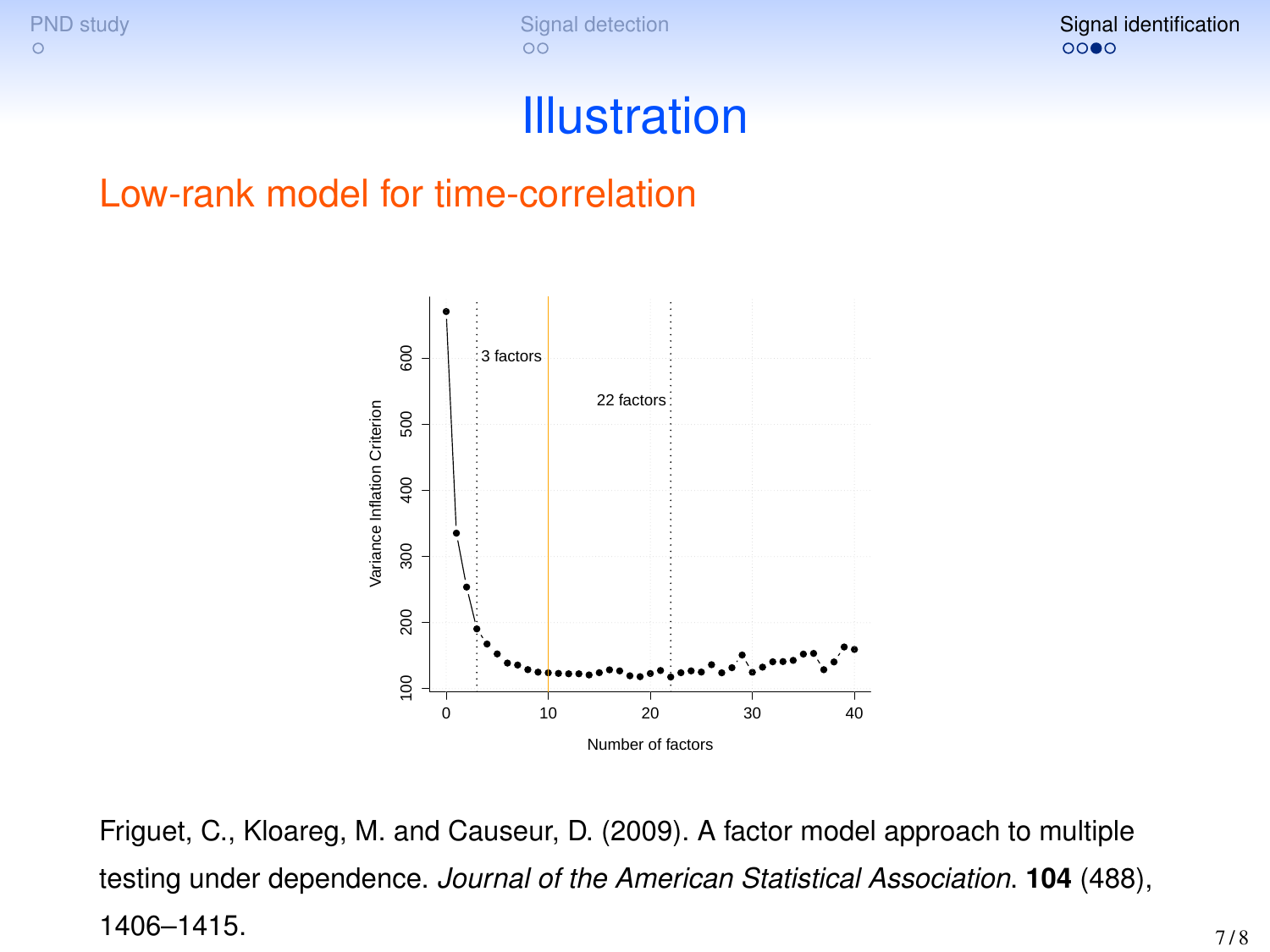[PND study](#page-1-0)<br> [Signal identification](#page-13-0)<br>  $\circ$ 

## **Illustration**

#### Sparse-inverse time correlation model (ridge)

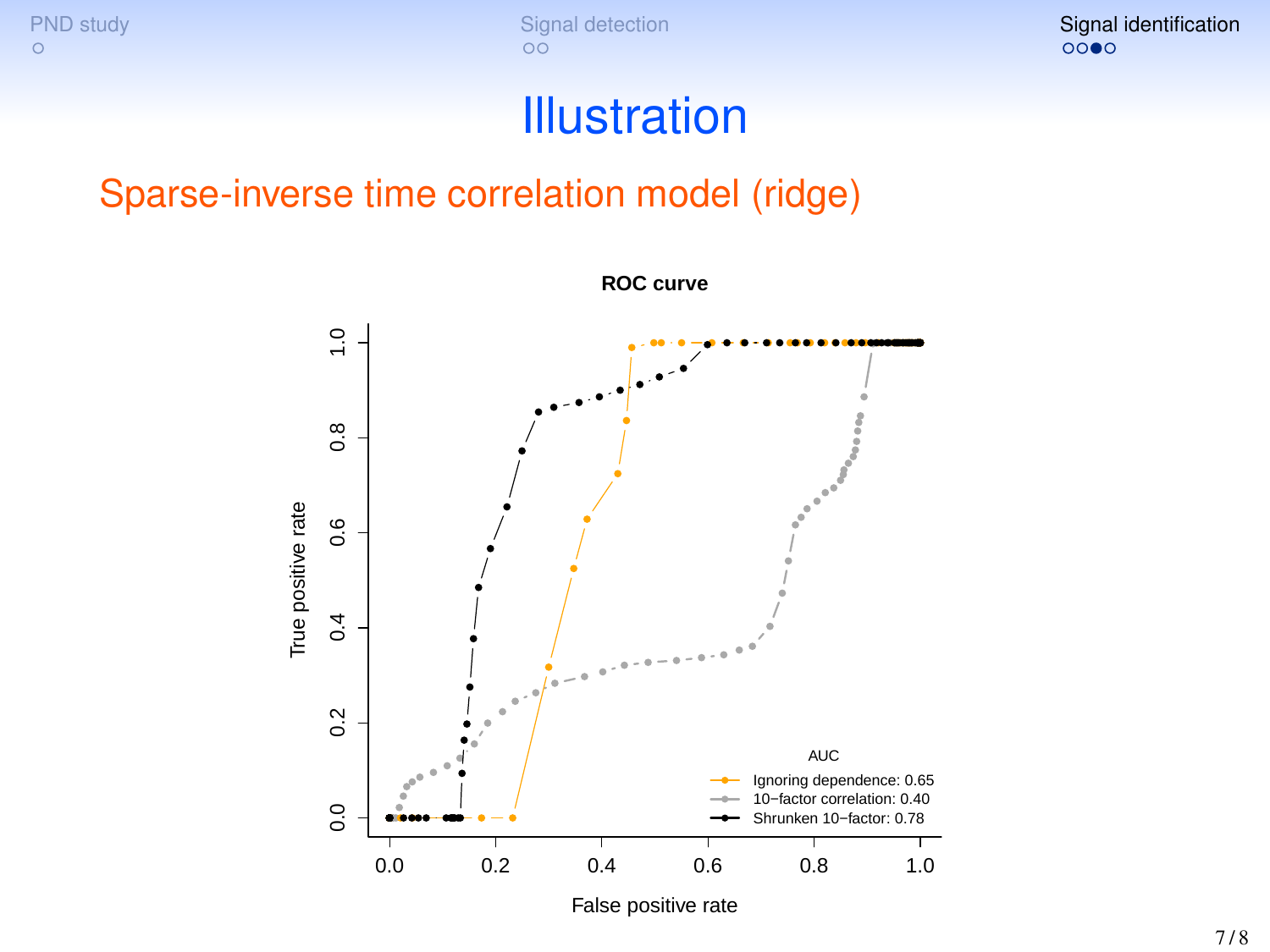[PND study](#page-1-0) [Signal detection](#page-7-0) Signal detection [Signal identification](#page-13-0) Signal identification Signal identification

## **Illustration**

### PND study : PND condition x Brain side interaction effect